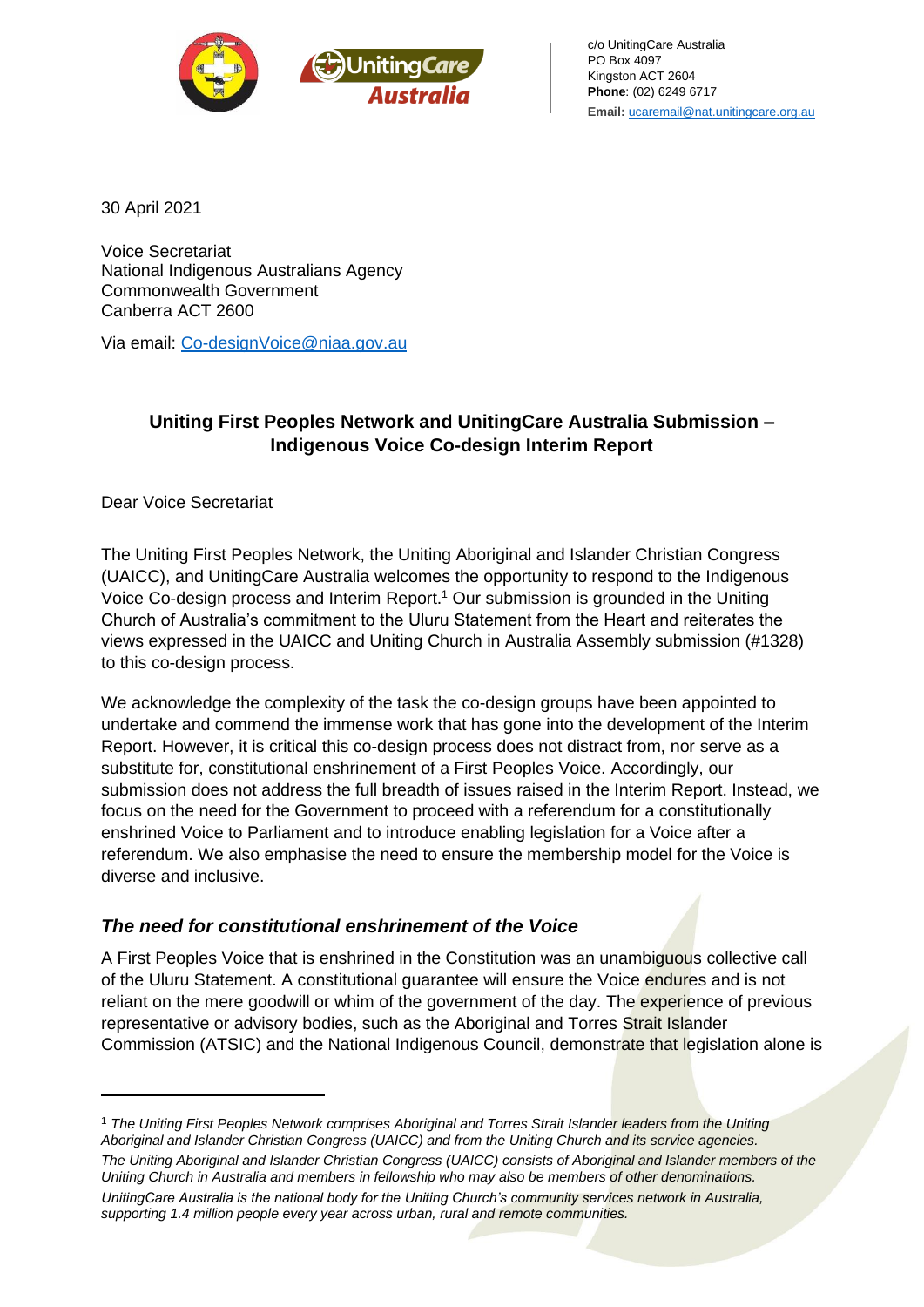



not sufficient to provide durability and certainty. As is noted in the Interim Report, advisory or representative bodies created by legislation alone or administrative fiat have historically been subject to political pressure and interference, thereby undermining their independence:

A recurring issue with which all historical bodies have had to confront, is the extent of their independence from government to represent Aboriginal and Torres Strait Islander peoples in the first instance. The 2008 report of the Aboriginal and Torres Strait Islander Social Justice Commissioner found that most previous bodies have to varying degrees, and for various reasons, tended to prioritise the objectives of the Australian Government of the day first, and those of Aboriginal and Torres Strait Islander peoples second.<sup>1</sup>

A constitutional guarantee overcomes the inherent vulnerability of an institutional voice that is merely legislated. It will make it clear that the Voice is not beholden to the 'Government of the day' or the politics of the moment. It will, instead, provide the enduring structural change needed to overcome the "torment of powerless" spoken of in the Uluru Statement.

Constitutional entrenchment of the Voice is also important because it would be achieved with the support of the Australian people at a referendum. This would in turn give it greater legitimacy and moral authority in the eyes of the public when compared to an entity merely created via statute. As a result, its advice to Parliament is more likely to be given greater weight.

## *Enabling legislation for the Voice must be passed after a referendum*

We firmly believe the Voice the Parliament should be enshrined in the Constitution *before*  supporting legislation is enacted. Implementing the National Voice through legislation prior to a referendum will undercut its legitimacy and leave it vulnerable to political compromise and pressure. This approach risks creating confusion among the Australian public, undermining the momentum for a successful referendum, and creating the conditions for yet more delay, deferral and prevarication. Constitutional entrenchment of the Voice will provide the essential scaffolding and long-term security needed, ensuring that the details of the Voice model can be subsequently set out in legislation and fine-tuned as necessary over time, without fear of the Voice's abolition when a government changes hands into the future.

## *Inclusive of the diversity of First Peoples*

The membership model for the National Voice should ensure representation of the diverse populations and needs of First Peoples. This submission does not consider the details of the preferred membership structure, methods of election, or other specific aspects of the model for the National Voice (or for the Regional and Local Voices). In determining these details, the views of First Peoples should have primacy. However, it is imperative that the Voice has the necessary capability and legitimacy to undertake its function as an institution that captures and represents the diverse voices, priorities and aspirations of First Peoples. This includes structural opportunities for the inclusion of voices that may have been previously unheard in national-level deliberations, including First Peoples embedded in local communities and frontline organisations.

<sup>1</sup> Indigenous Voice Co-Design Process, (2020). *Interim Report to the Australian Government*, October 2020, p.118.